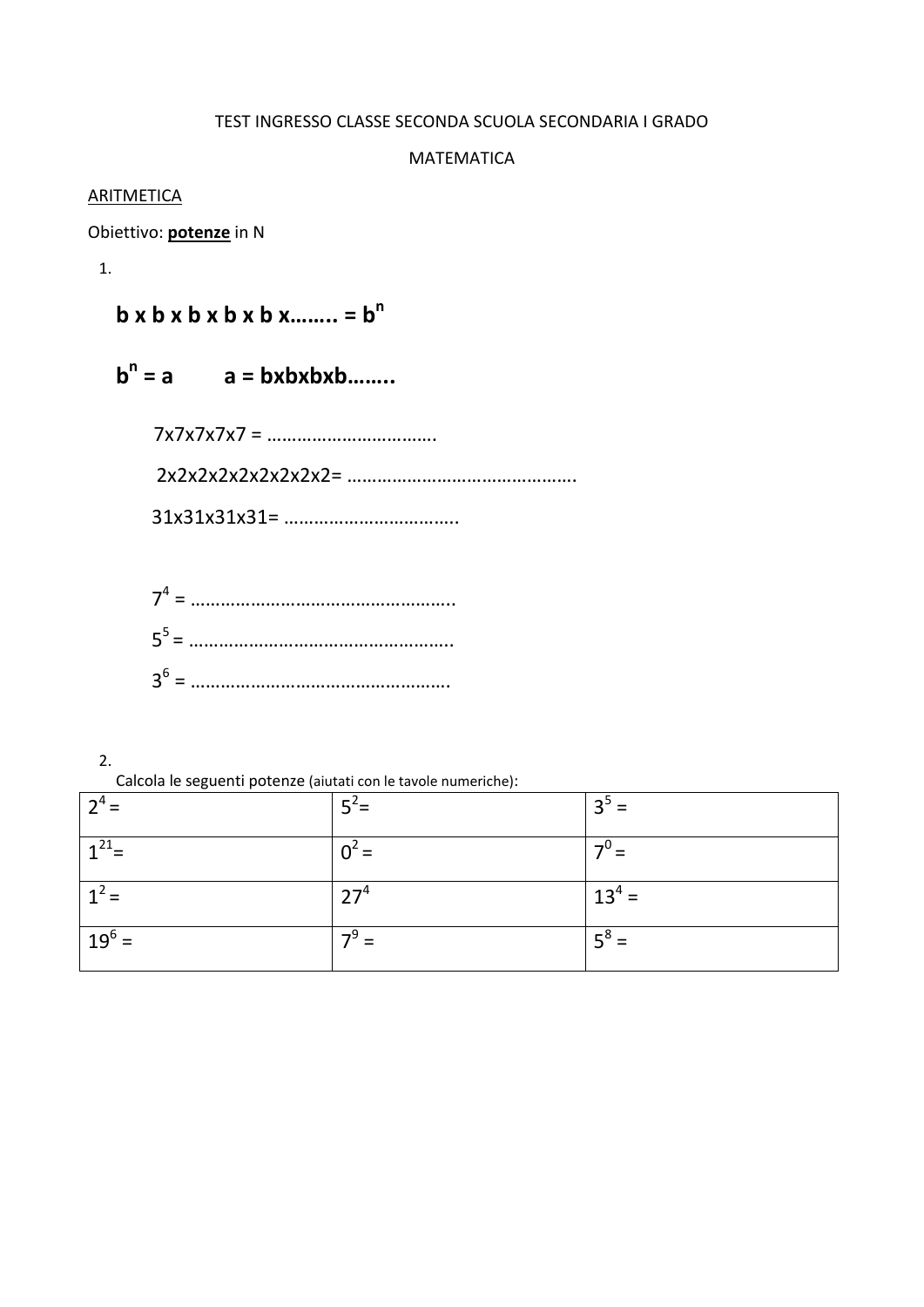3. Applica le proprietà delle potenze (scrivi il risultato sotto forma di potenza)

| $22^2 \cdot 22^4 = 22$ | $7^3 \bullet 7^0 \bullet 7^5 =$ | $13^2 \cdot 13^3 \cdot 13 =$        |
|------------------------|---------------------------------|-------------------------------------|
| $5^7 \cdot 4^7 =$      | $3^5 \cdot 41^5 \cdot 1^5 =$    | $123^3 \bullet 3^3 \bullet 0^3 =$   |
| $9^7:9^6=$             | $4^8:4=$                        | $3^5 \cdot 3^4 : 3^6 =$             |
| $28^5:7^5 =$           | $192^7:8^7$                     | $321^8:321^8 =$                     |
| $(5^4)^2 =$            | $\left[ (6^4)^5 \right]^3 =$    | $(6^4 \cdot 6^2)^3 \cdot (2^9)^2 =$ |

## **4.** Calcola le seguenti **potenze del 10**

| $10^3$ =    | $10^2$ =    | $10^0$ =    | $10'$ =     |
|-------------|-------------|-------------|-------------|
| $10^{-2}$ = | $10^{-1}$ = | $10^{-4}$ = | $10^{-7}$ = |

## 5. **Trasforma** i seguenti numeri **in potenze del 10**

| $10000 = 10$ | $100000 =$         | $10 =$    | $100000000 =$ |
|--------------|--------------------|-----------|---------------|
| $  0, 1 =$   | $0,0001^{\circ}$ = | $0,001 =$ | $0,00001 =$   |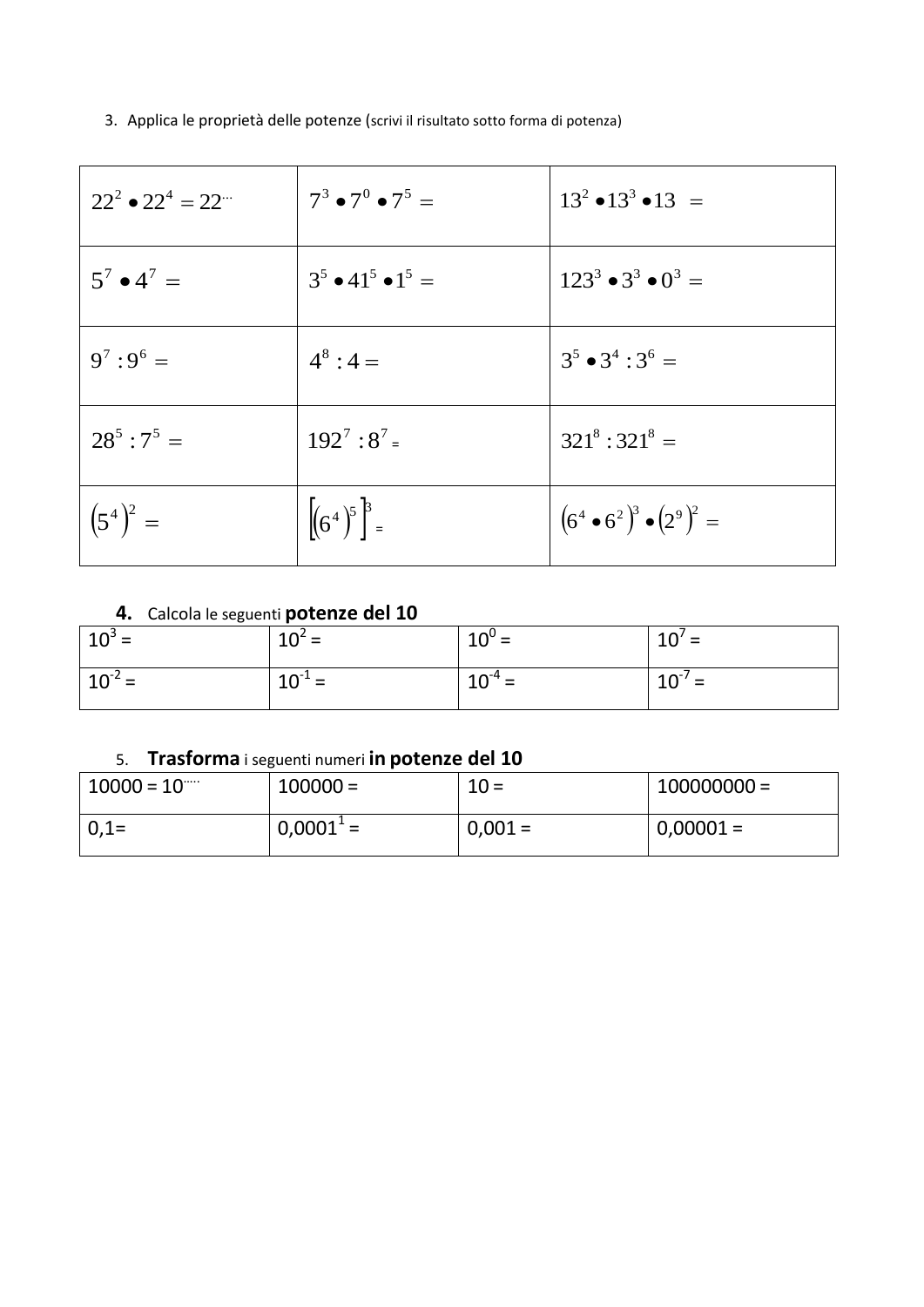### Obiettivo: divisibilità, mcm, MCD

| FIND THE DIVISORS OF THESE NUMBERS | 2 |  | n. | 10 |  |
|------------------------------------|---|--|----|----|--|
| 462                                |   |  |    |    |  |
| 135                                |   |  |    |    |  |
| 616                                |   |  |    |    |  |
| 660                                |   |  |    |    |  |
| 270                                |   |  |    |    |  |

- 2. SCOMPONI IN FATTORI PRIMI:
	- a. **116**
	- b. **555**
- 3. WICHI IS THE **greatest common factor(GCF)** AND THE **lowest common multiple (lcm)** BETWEN:
	- a. 360 and 450

### Obiettivo: **frazioni**

1. REMEMBER:

| PROPRIA $ n < d$ |                                              |  |
|------------------|----------------------------------------------|--|
| IMROPRIA $ n> d$ |                                              |  |
|                  | APPARENTE $n = K x d$ and $K \in \mathbb{N}$ |  |

2. Fill with *propria* **P** , *impropria* **I** e *apparente* **A**

| $rac{3}{3}$    |  | $\frac{7}{9}$  |  | $\frac{12}{3}$ |  |
|----------------|--|----------------|--|----------------|--|
| $\frac{14}{3}$ |  | $\frac{24}{6}$ |  | $\frac{4}{12}$ |  |
| $\frac{12}{4}$ |  | $\frac{3}{6}$  |  | $\frac{7}{21}$ |  |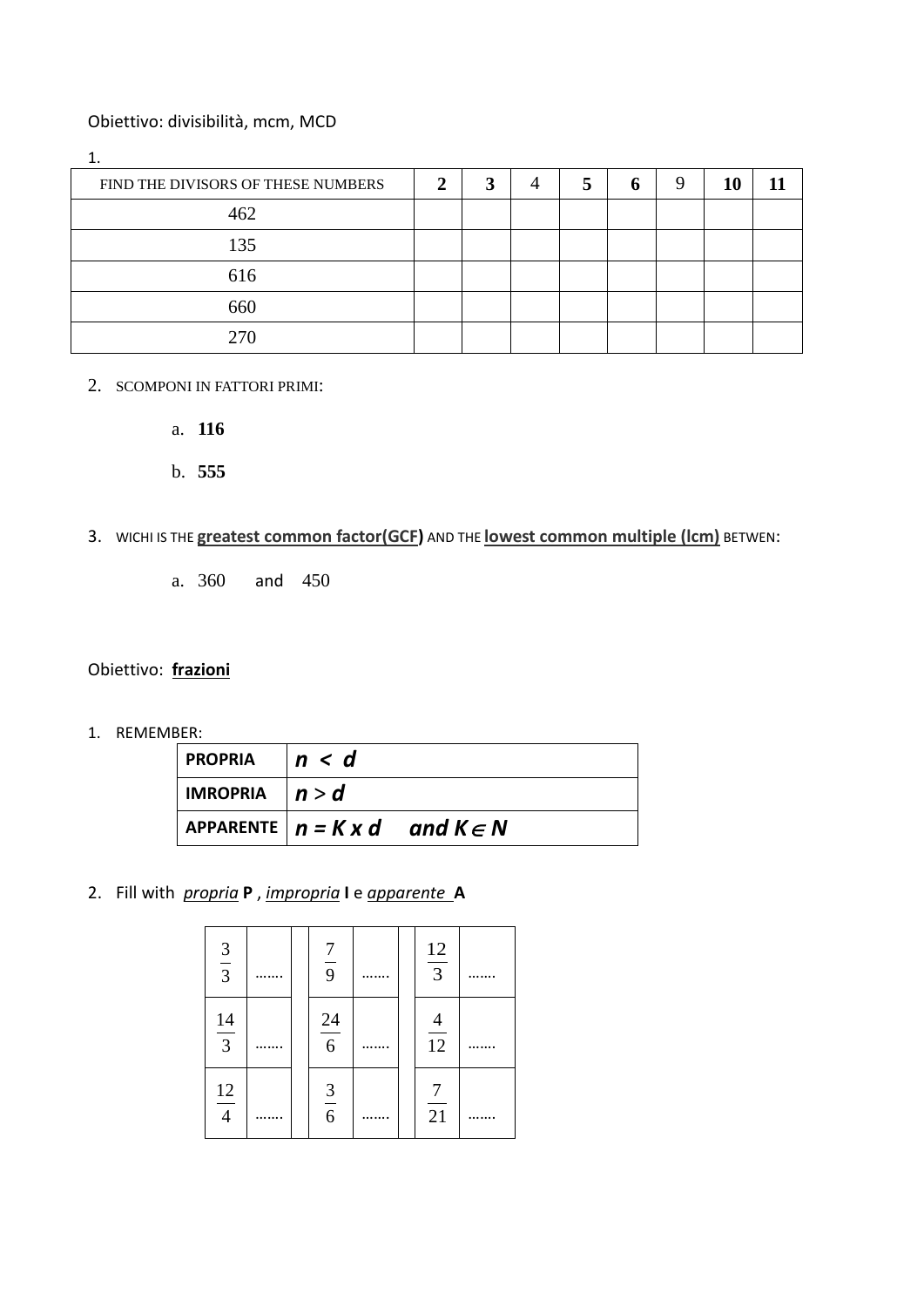## 3. Wich is the natural number  $(= n)$  ?

| fraction                | n | fraction n |  | fraction | $\ln$ | fraction $ n $ |  |
|-------------------------|---|------------|--|----------|-------|----------------|--|
| $\tilde{\phantom{a}} =$ |   |            |  |          |       |                |  |

EQUIVALENT FRACTIONS

4.

$$
\frac{5}{7} = \frac{20}{\dots} \qquad \qquad \frac{16}{28} = \frac{4}{\dots} \qquad \qquad \frac{12}{21} = \frac{\dots}{7} \qquad \qquad \frac{8}{7} = \frac{56}{\dots}
$$

5. Reduce to lowest terms example : 
$$
\frac{20}{28} = \frac{4}{7}
$$

$$
\frac{12}{15} = \frac{16}{18} = \frac{26}{39} =
$$

#### **FRAZIONE COMPLEMENTARE**

6. Example: 
$$
\frac{7}{10} + ? = 1 \longrightarrow \frac{7}{10} + \frac{3}{10} = 1
$$

$$
\frac{7}{9} + - = 1 \qquad \frac{13}{17} + - = 1 \qquad \frac{19}{20} + - = 1
$$

**CONFRONTO TRA FRAZIONI**

| 7. Put in <b>DESCENDING ORDER</b> | 3 1 9 11 |
|-----------------------------------|----------|
|-----------------------------------|----------|

| 2 2 2 2<br>8. Put in <b>INCREASING ORDER</b><br>________<br>$\frac{1}{5}, \frac{1}{8}, \frac{1}{2}, \frac{1}{3}$ |  |
|------------------------------------------------------------------------------------------------------------------|--|
|------------------------------------------------------------------------------------------------------------------|--|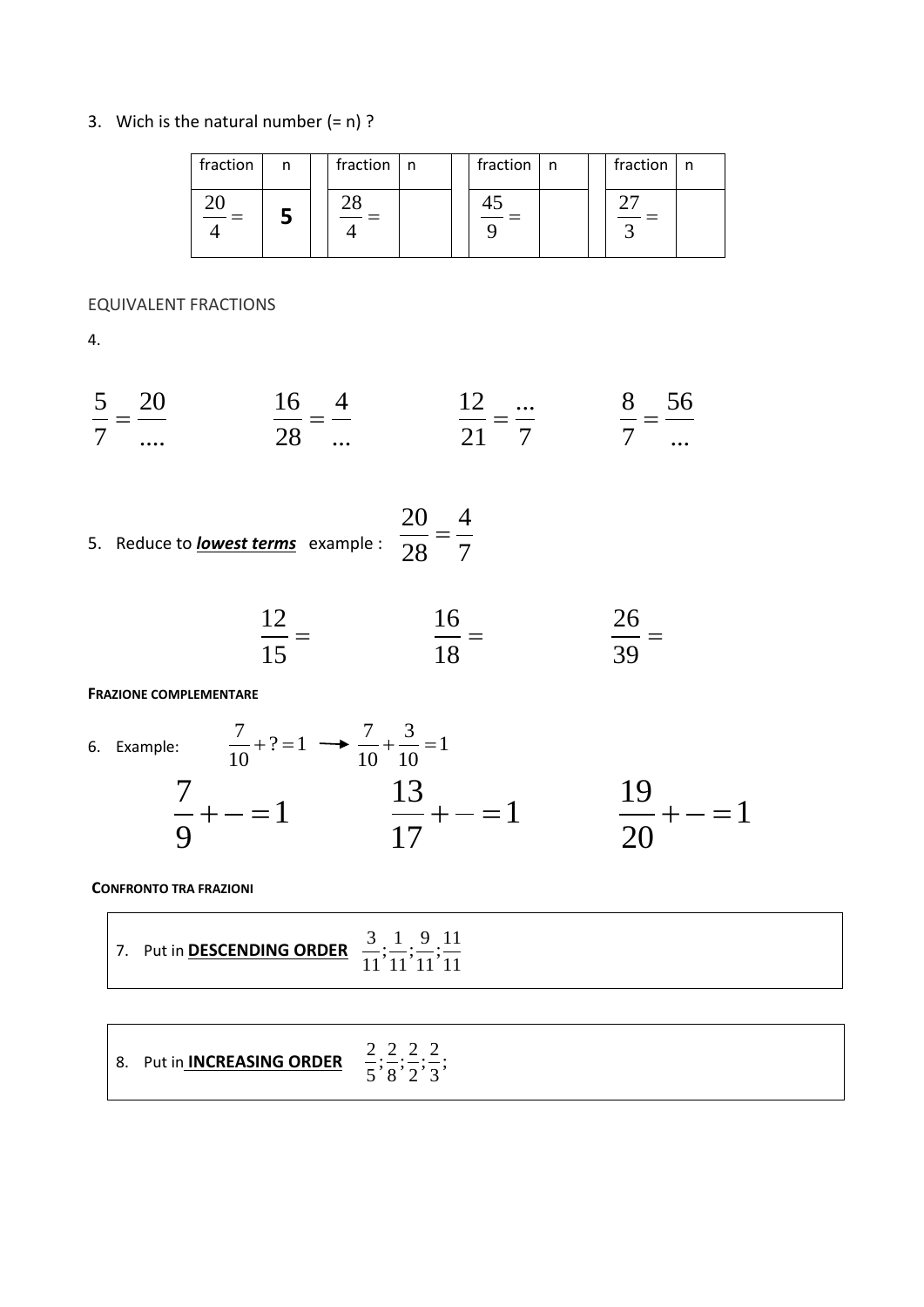#### **FRAZIONE COME OPERATORE**

9. Wich is the fraction of *n* ? la

$$
\frac{5}{12}of84 = x
$$

$$
\frac{5}{7}of 77 = x
$$

10. Wich is *x* if you know the fraction?

$$
\frac{8}{7}di \quad x = 32
$$

$$
\frac{9}{5}di \quad x = 63
$$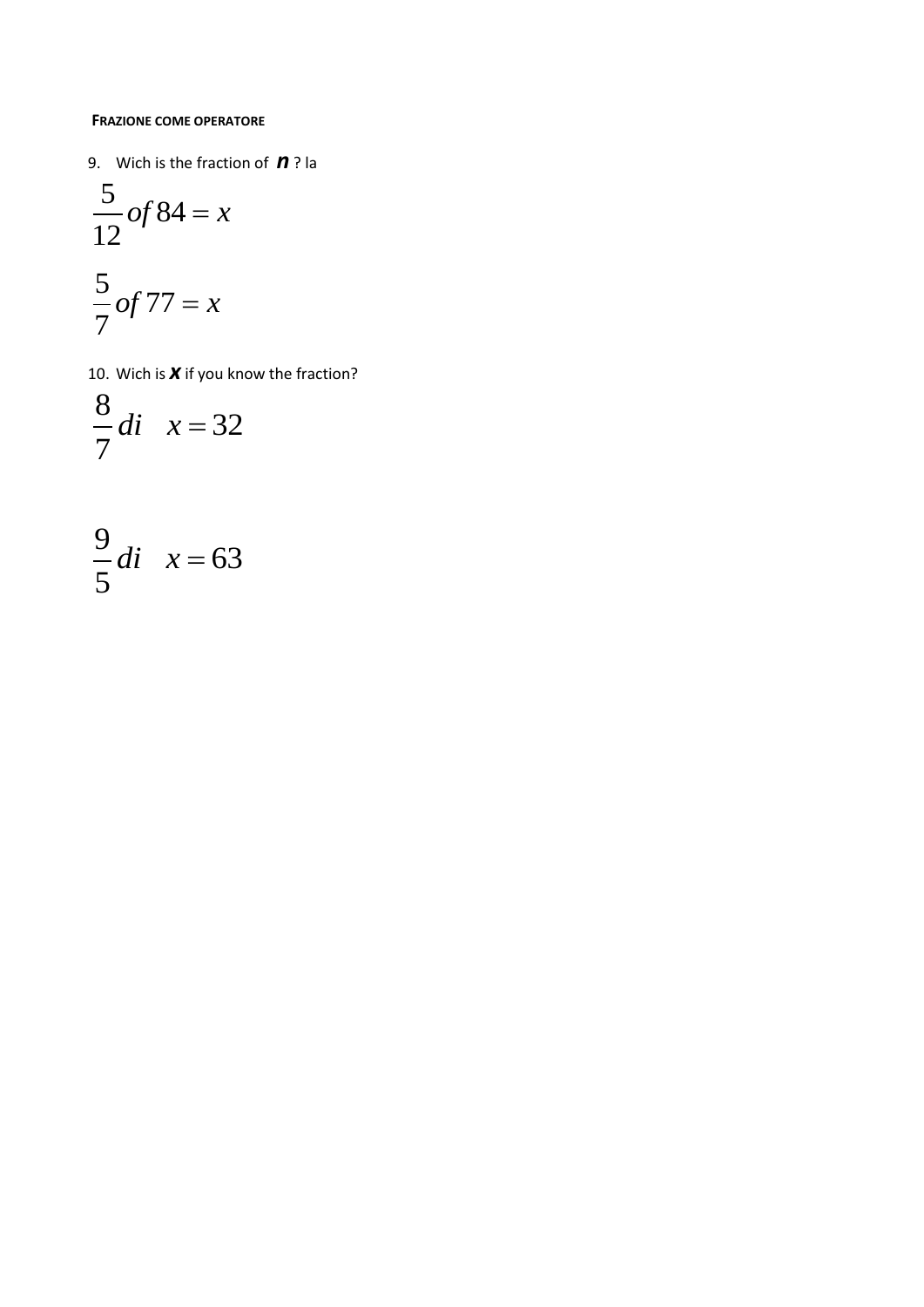## **GEOMETRIA**

## Obiettivo: enti geometrici

## 1. Posizione tra rette



## 2. Angoli



3.

a. 45° 27' 32'' + 25° 22' 15''= b. 23° 34' 23'' + 89° 41' 51'' c.  $90^{\circ}$  50' 45'' –  $80^{\circ}$  40' 40'' = d.  $90^{\circ} - 30^{\circ} 30' =$ e.  $20^{\circ}$  12' 21" x 3 = f.  $115^\circ$  : 2 =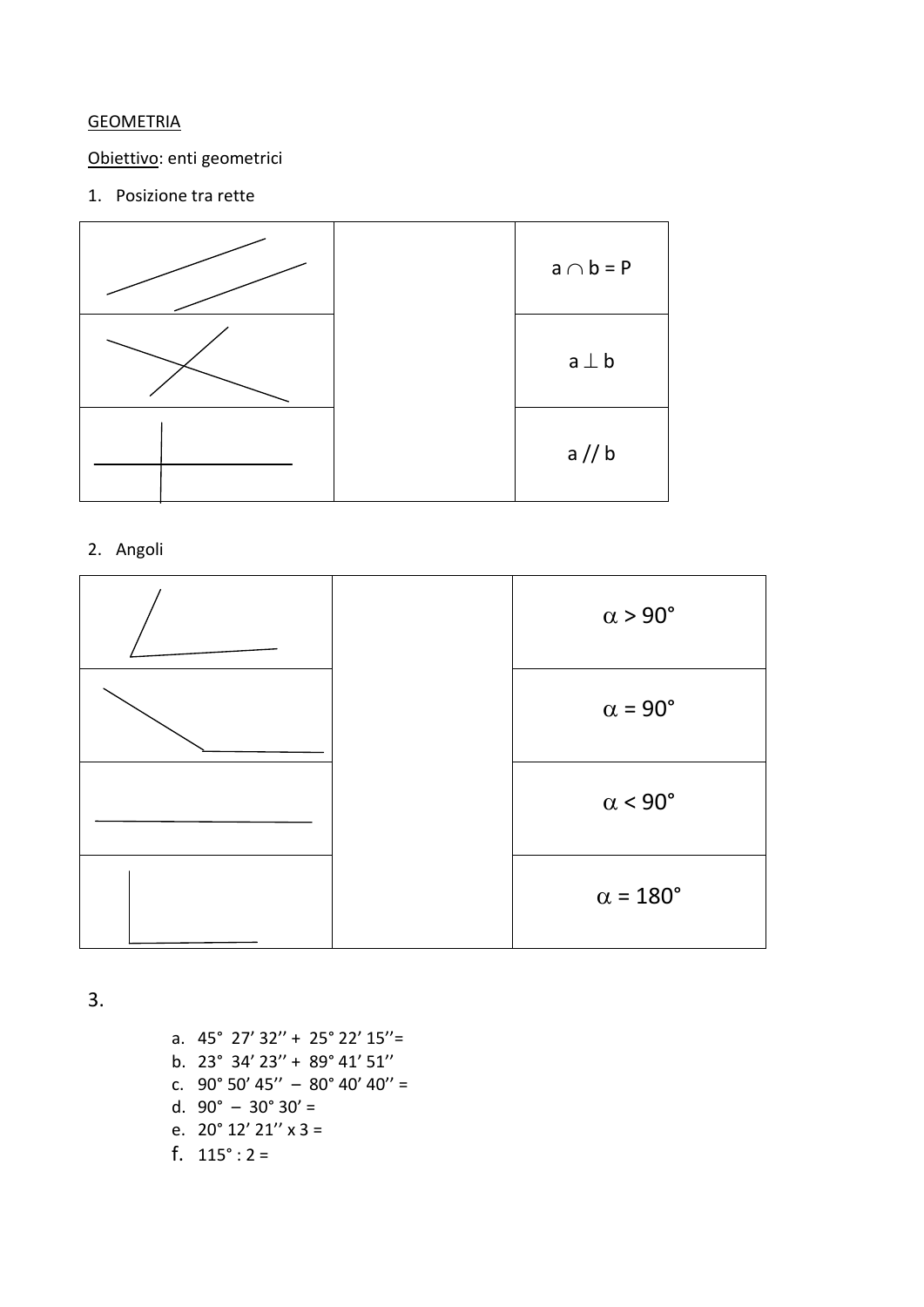# Triangoli

4. Are they angols of a triangle (yes Y; no N)

| α            | в          | γ            | Y/N |
|--------------|------------|--------------|-----|
| $30^\circ$   | $30^\circ$ | $90^\circ$   |     |
| $30^\circ$   | $50^\circ$ | $10^{\circ}$ |     |
| $40^{\circ}$ | $90^\circ$ | $50^\circ$   |     |
| $50^\circ$   | $60^\circ$ | $40^{\circ}$ |     |
| $110^\circ$  | $45^\circ$ | $25^\circ$   |     |

5. Are they sides of a triangle (yes Y; no N)

| AB               | BC               | CA               | Y/N |
|------------------|------------------|------------------|-----|
| 25cm             | 37 <sub>cm</sub> | 25cm             |     |
| 11 <sub>cm</sub> | 23cm             | 11 <sub>cm</sub> |     |
| 30cm             | 30cm             | 30cm             |     |
| 19 <sub>cm</sub> | 34 <sub>cm</sub> | 16cm             |     |
| 30cm             | 25cm             | 20 <sub>cm</sub> |     |

6. Triangles